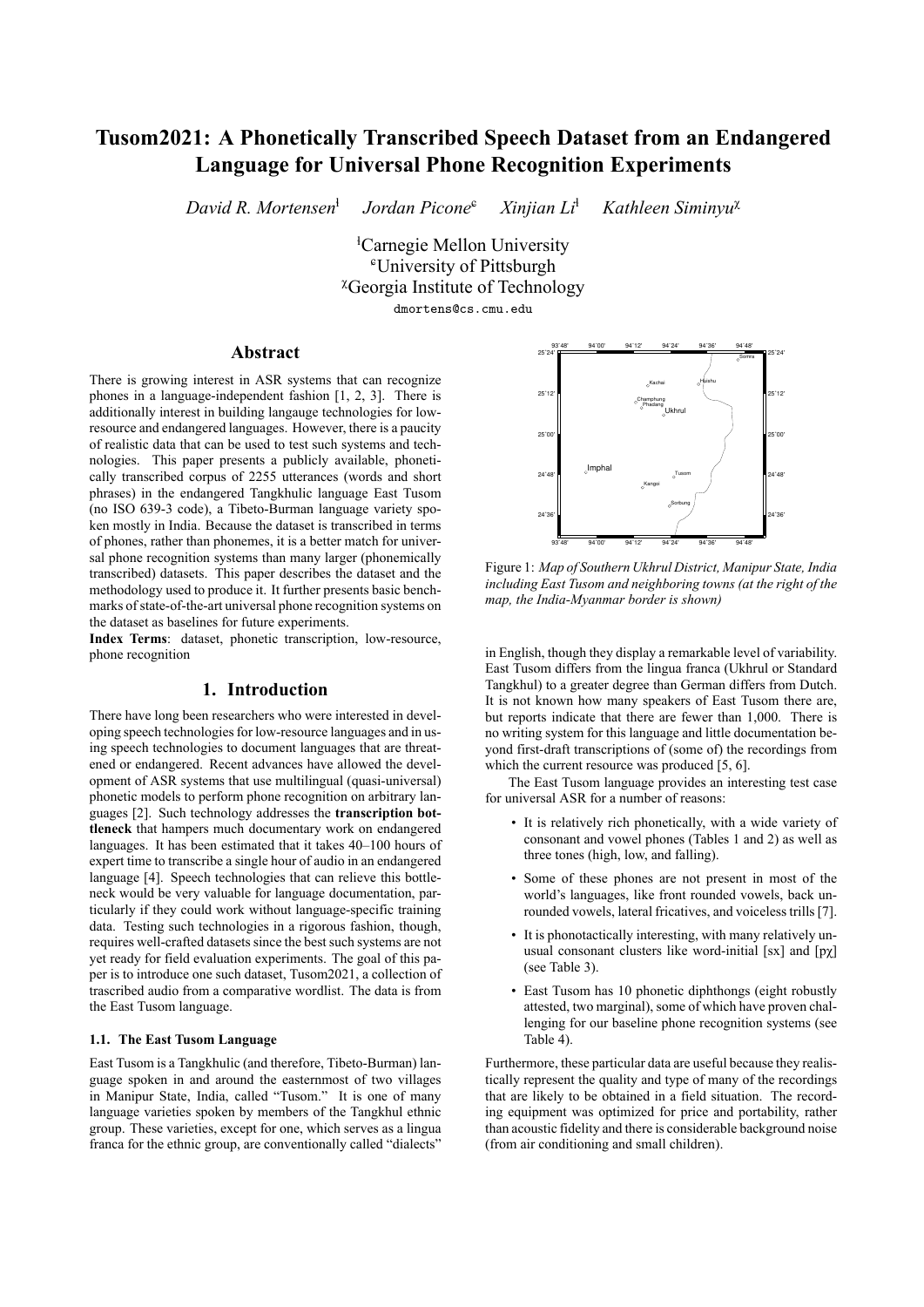|                               | Labial         | Alveolar       | Palatal | Velar          | Uvular | Glottal |
|-------------------------------|----------------|----------------|---------|----------------|--------|---------|
| Plosive (voiced)              | b              | d              |         |                |        |         |
| Plosive (voiceless)           | p              |                |         | k              |        |         |
| Plosive (voiceless aspirated) | p <sub>h</sub> | t <sub>h</sub> |         | k <sub>h</sub> |        |         |
| Nasal Stop                    | m              | n              | J)      | ŋ              |        |         |
| Fricative (voiced)            | V              | Z              | z       |                |        |         |
| Fricative (voiceless)         |                | S              | c       | X              | χ      | h       |
| Lateral Fricative             |                |                |         |                |        |         |
| Trill (voiced)                |                |                |         |                |        |         |
| Trill (voiceless)             |                |                |         |                |        |         |
| Approximant (voiced)          |                | 1              |         |                |        |         |
| Approximant (voiceless)       |                | Ť              |         |                |        |         |
| Lateral Approximant           |                |                |         |                |        |         |

Table 1: *Major consonant phones in East Tusom*

|      | front                  |    | central | back          |              |  |
|------|------------------------|----|---------|---------------|--------------|--|
|      | unrnded rnded          |    |         | unrnded rnded |              |  |
| high | iĩ                     | VŨ |         | шũ            | u ũ          |  |
| mid  | e ẽ                    |    | эõ      |               | $0\tilde{0}$ |  |
| low  | $(\tilde{\mathbf{x}})$ |    | a ã     |               |              |  |

Table 2: *Vowel phones in East Tusom*

|             | p                    |    | k        | b        | d | g |
|-------------|----------------------|----|----------|----------|---|---|
| f           |                      |    | kf       |          |   |   |
| s           |                      | ts |          |          |   |   |
|             |                      | tc | kc       |          |   |   |
|             | pf<br>ps<br>pc<br>px | tx | kx       |          |   |   |
| c x x v z z |                      | tχ | kχ<br>kv |          |   |   |
|             | px<br>pv<br>pz       |    |          | bv<br>bz |   |   |
|             |                      |    |          |          |   |   |
|             |                      |    |          |          |   |   |

Table 3: *Initial consonant clusters in East Tusom*

### **1.2. The Task of Phone Recognition**

It is possible to recognize different units of speech (that is, to recognize speech at different levels of representation). Words, BPE units, characters, and phonemes can all be recognized and each of them may be suited to particular use cases or applications. However, all of these are language-specific representations a phoneme /p/ in English does not refer to the same linguistic and acoustic entity as the phoneme /p/ in Mandarin Chi-

| Ø            | i  | u    | e   | $\Theta$ | $\mathbf 0$ |
|--------------|----|------|-----|----------|-------------|
| $\rm i$      |    |      | ie  | iə       |             |
| y            | y1 |      |     |          |             |
| <b>u</b>     |    |      | ure | ew       |             |
| u            |    |      | ue  | uə       | (uo)        |
| e            |    |      |     |          |             |
| $\Theta$     |    |      |     |          |             |
| $\mathbf{o}$ | oi |      |     |          |             |
| a            |    | (au) |     |          |             |

Table 4: *East Tusom diphthongs*

nese, for example. They are realized by different (allo)phones. Phone recognition seeks to optimize for universality by targeting units with relatively language-invariant acoustic and articulatory properties<sup>1</sup>. It refers to the task in which, given an acoustic signal, a corresponding sequence of phonetic characters—in the international phonetic alphabet (IPA) or some equivalent system like X-SAMPA—are generated.

#### **1.3. Datasets for Phone Recognition**

In past phone recognition experiments, a variety of different datasets have been used. [2] uses an uncorrected subset of the current Tusom dataset as well as a dataset comprised of transcriptions from various varieties of Inuktitut. The Inuktitut dataset is not publicly available for other experiments. The original Tusom dataset is too small, and of too low quality, to serve as a truly reliable test case for phone recognition. Recently, a dataset based on the UCLA Phonetics Archive has been produced [8]. This should prove useful as a test set for phone recognition as well as other low-resource ASR tasks. The UCLA dataset is about the same size as the current dataset and is more varied, but contains an unrealistically large number of uncommon phones since it was created from recordings meant to demonstrate the widest possible range of phonetic phenomena. It is also automatically aligned, resulting in some alignments which are not of gold quality. The Tusom2021 dataset is a useful complement to this dataset because it represents a realistic acoustic picture of the lexical vocabulary (mostly nouns and verbs) of a real, extremely low-resource, endangered language.

### **2. Methodology**

Tusom2021 is based upon field recordings that were made in 2004 and several passes of transcription and correction starting in 2004 and continuing intermittently up to 2021, when a final version was completed. The data were collected from one native female speaker of East Tusom in her late 20s. She did not grow up in Tusom village but spoke the language at home, with her family, and when she stayed with her extended family in Tusom. Despite growing up outside of Tusom, she was extremely proficient in the language and very confident and consistent in

<sup>&</sup>lt;sup>1</sup>True language in variance is probably not possible in an International Phonetic Alphabet (IPA)-oriented system. For example, voice onset time and the dimensions of the vowel space are continuous, but the IPA forces them into a discrete bed of Procrustes. This means that phones transcribed with these symbols will never be quite comparable.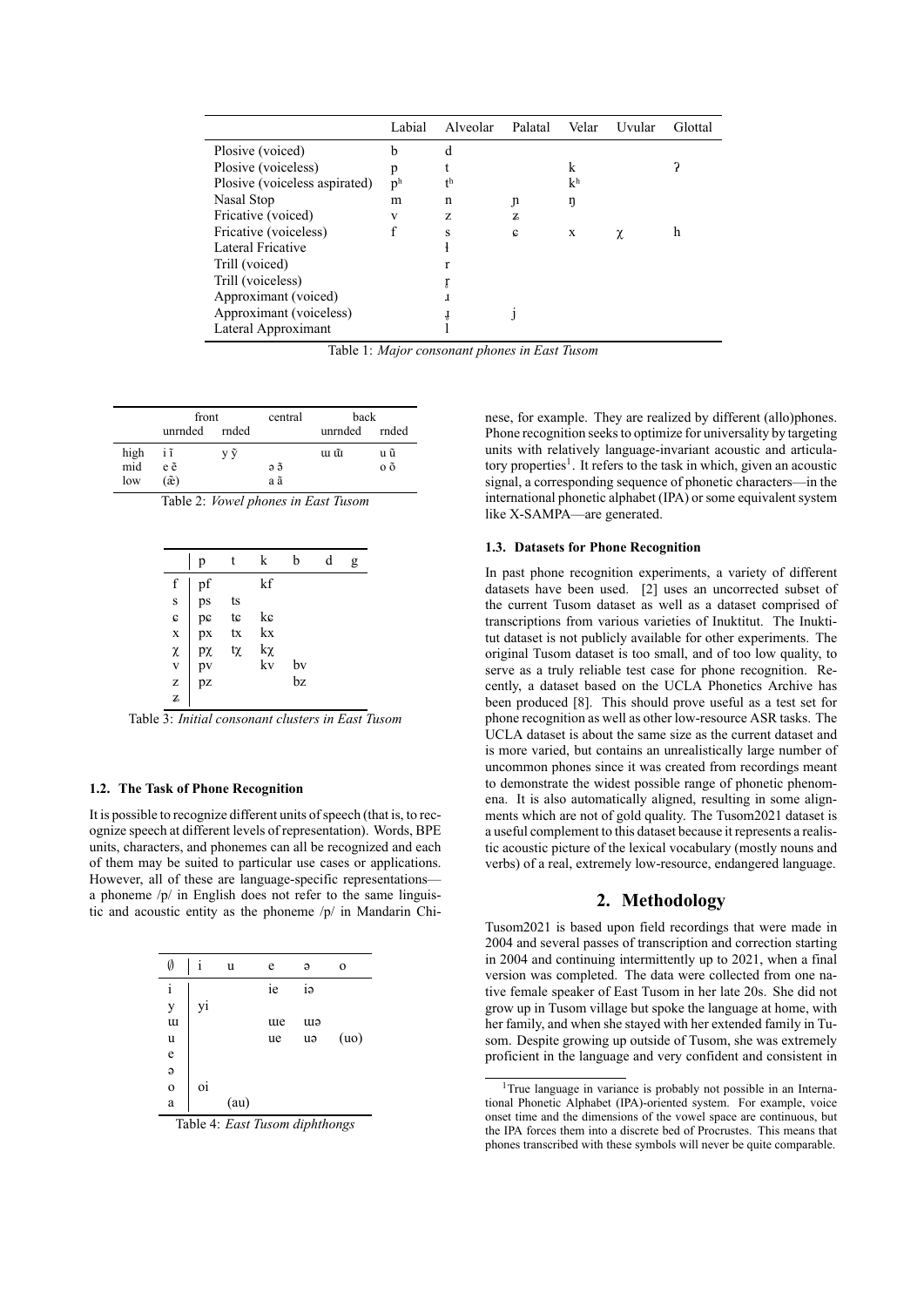her productions<sup>2</sup>.

The East Tusom speech was elicited based on a comparative word list<sup>3</sup> that was about 2,400 items in length. The word list, especially developed for languages in Northeast India, was designed to maximize the number of distinct roots, and therefore the phonetic diversity, of the elicited data.

Recording was carried out using an inexpensive lavalier microphone attached to the analog microphone jack of a laptop running the Audacity software package (under Microsoft Windows). Words were first elicited and transcribed with no recording. The first author, who had graduate training in phonetics and field linguistics, elicited an item from the speaker, then attempted to imitate it until the speaker confirmed that it was correctly produced, then transcribed it. The words were then divided into tranches. Each tranche was recorded in one session. For each item in each tranche, the first author provided an English word and the speaker responded with an East Tusom translation, repeated three times.

The transcriptions and the recordings were subsequently aligned manually, using Praat TextGrids [9]. The first author then made a pass over the transcriptions. Subsequently, the first author made a partial second pass, correcting transcriptions of tone. The second author made a global pass, checking all transcriptions for correctness and consistency. Final consistency checks were done using a combination of automatic and manual methods (using Python scripts to extract all tokens transcribed with a particular phone, then using auditory inspection and acoustic analysis—using Praat—to winnow out distinctions that had been inconsistently noted in the previous pass, such as voicing in plosives).

We estimate that the production of the transcriptions alone. leaving aside elicitation, recording, and segmentation, took over 200 hours.

## **3. Dataset**

The Tusom2021 dataset<sup>4</sup> consists of 2393 tokens (each of which is a word or short phrase). For most types in the set, there are three tokens. In some cases, tokens of a type are not phonetically identical (and are not identically transcribed). The recordings are mono with a 22.05 kHz frame rate and they are distributed as WAV files. The cumulative length of the recordings is 51.8 minutes and they consists of just over 21,500 phones.

The transcriptions are mapped to the WAV files via a YAML file (mapping.yml). It consists of a large object the keys of which are file names and the values of which are objects with the following fields: gloss (the English gloss or translation of the token), no\_tones (the phonetic transcription without any tone makers), tone\_dias (the phonetic transcription with the tones indicated with combining diacritics), and tone\_letters (the phonetic transcription with tones indicated using Chao tone letters after each syllable).

We anticipate that many users of this data will use the complete set to evaluate pretrained models. However, because some researchers may want to do experiments that rely on standardized train-dev-test splits, we have provided such splits. The standard splits are used in some of the experiments reported below. These partitions are defined in three YAML files with the same format as mapping.yml.

| <b>Set</b> | Utterances | Phones | Minutes |
|------------|------------|--------|---------|
| train      | 1578       | 15,132 | 36.5    |
| dev        | 230        | 2,133  | 5.2     |
| test       | 447        | 4.283  | 10.1    |
| all        | 2255       | 21,548 | 51.8    |

Table 5: *Statistics for the Tusom2021 dataset (phone counts include tones)*

## **4. Experiments**

#### **4.1. Pretrained Models–Zero Shot**

In this section, we evaluate two pretrained phone recognition models on the test set. Both models are open-sourced and available from GitHub<sup>5</sup>. The first model is a pretrained model (eng) which is trained using only English datasets: English Switchboard, English Tedlium and English LibriSpeech corpus [10, 11, 12]. The second model is a language-independent model (lg\_ind) which is trained using many different languages. Both models use MFCCs as the input feature, bidirectional LSTMs as the encoder and CTC as the loss function [2, 13]. Each of the encoders has 5 layers and the hidden size of each layer is 640. For this experiment, we use the no\_tones section of the Tusom dataset as both models cannot predict tones. We preprocess all Tusom utterances to build a phone inventory containing valid phones in this dataset. We also clean the dataset by normalizing rare phones whose frequency is less than 1% across the dataset. All those phones are replaced with a similar frequent phones in the inventory, the similarity measurement is done by PanPhon using phonological feature [14].

| set  | model  | PER.  | Add     | Del      | Sub      |
|------|--------|-------|---------|----------|----------|
| test | eng    | 88.4% | 9.6%    | $14.6\%$ | $64.2\%$ |
|      | lg ind | 71.9% | 2.5%    | 24.0%    | 45.4%    |
| all  | eng    | 88.9% | 9.8%    | $14.7\%$ | 64.3%    |
|      | lg ind | 69.2% | $3.2\%$ | 23.7%    | 42.4%    |

Table 6: *Evaluation results on the test sets*

Table 6 shows the PER results for the two pretrained models as well as the categories of errors: addition (Add), deletion (Del), and substitution (Sub). The results for these two sets are strikingly similar, suggesting that the test set, while very small, is representative of the data set as a whole. In the test set, the English model has 88.4% PER and the language independent model improves the PER to 71.9%. The main reason for the gap between the English model and the language independent model is their inventory: the output of English model is English phonemes and it only covers a subset of the Tusom phones, on the other hand, the output of the language independent model is universal phone set and covers most of the Tusom phones. In the all set, we observe similiar trends and scores.

The most common substitution error in the English model is the  $\langle k^h, k \rangle$  pair, where the expected phone is  $[k^h]$  but the model predicts [k] instead. This illustrates the limitation of model pretrained using a single language because [kʰ] does not appear among the phoneme labels for English and, even though it is a valid *phone* of English, a phoneme-based English model

<sup>&</sup>lt;sup>2</sup>But see the note on variation within utterance types below.

<sup>&</sup>lt;sup>3</sup> English stimuli were mostly single words but East Tusom responses were often short phrases

<sup>4</sup>https://github.com/dmort27/tusom2021

<sup>5</sup>https://github.com/xinjli/allosaurus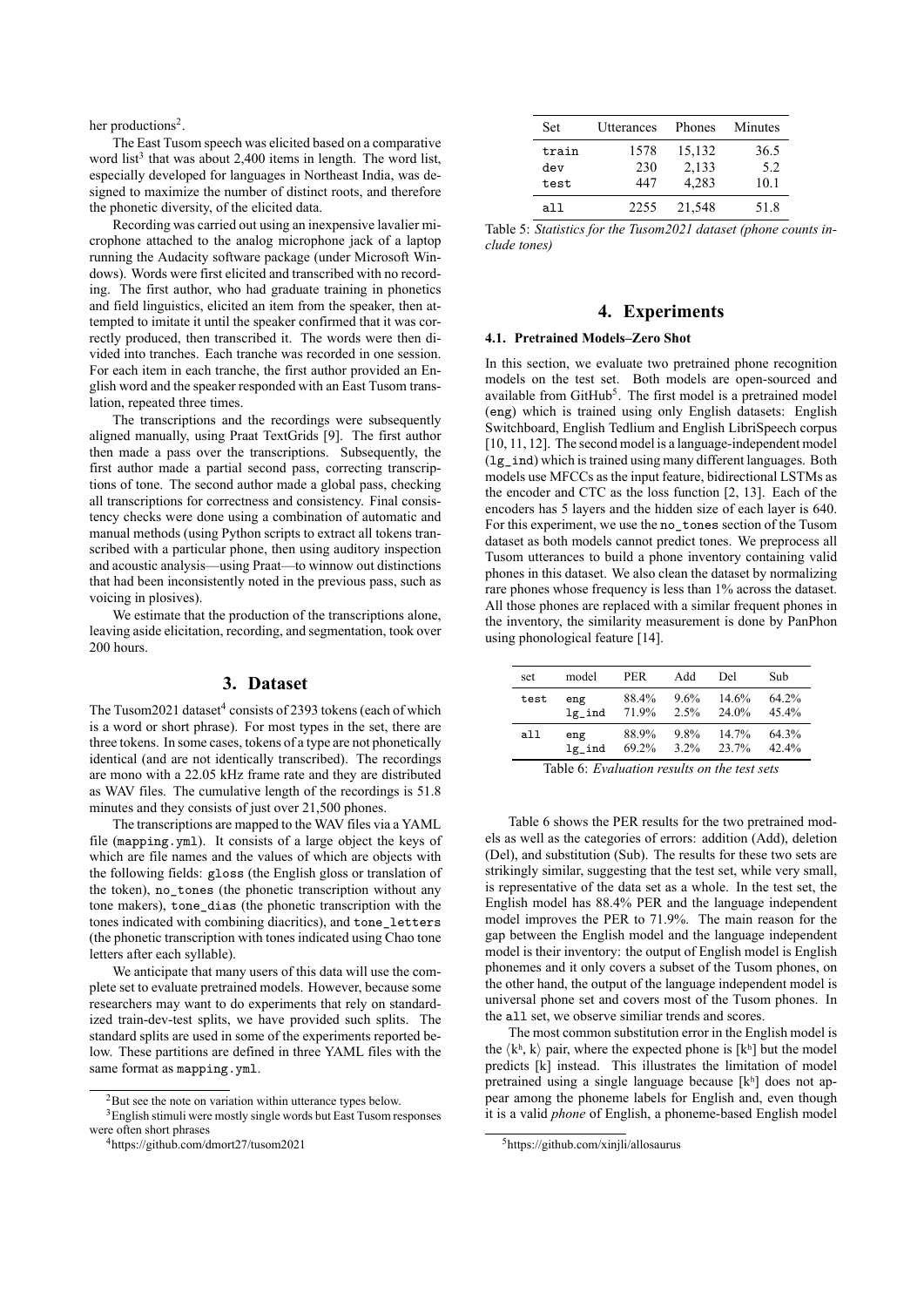will not distinguish  $[k]$  from  $[k^h]$ . However, in the languageindependent model, both phones are covered in the model therefore both [kʰ] and [k] are available during inference. The most common substitution error in the language-independent model is the  $\langle 9, 4 \rangle$  pair. Table 2 shows a typical example from the language-independent model. There are 2 substitution errors and 1 deletion in the utterance. While the error rate is as high as 60%, the decoded results is not very far from the reference phones.

Tusom2021 is clearly useful in distinguishing between phone recognition models in a zero-shot setting.



Figure 2: *An example of language independent results (East Tusom [kʰəmɯə] 'brother-in-law'; represents the empty string)*

#### **4.2. Pretrained Models—Fine-Tuned**

The first set of experiments compared zero-shot performance of two pretrained models, one trained on English and one trained on many languages in a largely language-independent fashion (Allosaurus) [2]. The second set of experiments, also using Allosaurus, explores how much using data from the Tusom2021 training set can improve performance through fine-tuning. We created training sets of different sizes: 10, 25, 50, 100, 250, 500, and 1000 utterances, as well as one using the entire training set of 1578 utterances. The sizes of the training sets were meant to correspond roughly to a geometric progression. We used the no tone transcriptions from Tusom2021 (as in the first set of experiments). These transcriptions were segmented into phones according to the list of phones derived from the data. We fine tuned Allosaurus with each of the sets. In each instance, we set fine tuning to 250 epochs but the training took place over considerably fewer epochs due to early stopping. Results are given in Table 7. The best performance (PER of 33%) was obtained

|        | utterances |      |      |           |                   |      |      |      |
|--------|------------|------|------|-----------|-------------------|------|------|------|
| epochs | 10         | 25   | 50   | 100       | 250               | 500  | 1000 | 1578 |
|        | 0.59       | 0.59 | 0.59 | 0.59      | 0.59              | 0.58 | 0.55 | 0.54 |
| 5      | 0.58       | 0.57 | 0.57 | 0.56 0.53 |                   | 0.48 | 0.42 | 0.39 |
| 10     | 0.57       | 0.56 | 0.55 | 0.55 0.48 |                   | 0.43 | 0.38 | 0.36 |
| 15     | 0.57       | 0.54 | 0.54 | 0.51      | $0.46 \quad 0.41$ |      | 0.36 | 0.34 |
| 20     | 0.57       | 0.53 | 0.53 | 0.50      | 0.44              | 0.40 | 0.36 | 0.33 |
| 25     | 0.57       | 0.52 |      | 0.52 0.48 | 0.43              | 0.39 | 0.35 | 0.33 |
| 30     | 0.57       | 0.51 | 0.52 | 0.47      | 0.43              | 0.39 | 0.35 | 0.33 |
| 35     | 0.56       | 0.51 | 0.50 | 0.46      | 0.42              | 0.38 | 0.35 | 0.34 |
| 40     | 0.57       | 0.51 | 0.51 | 0.46      | 0.42              | 0.38 | 0.35 | 0.34 |
| 45     | 0.56       | 0.51 | 0.49 | 0.45      | 0.42              | 0.38 | 0.35 | 0.34 |

Table 7: *Results (phone error rate) from fine-tuning experiments*

when tuning on the entire Tusom2021 test set for 20–30 epochs. This lowered PER from the baseline of 0.72 (see the first set of experiments) to 0.33. A plot showing PER for different number of epochs over the full range of data settings is given in 3. It shows that additional tuning examples have the greatest impact below 800 utterances. However, it appears that some (small) additional benefit would be derived from data beyond the 1,578 utterances in the Tusom2021 training set.



Figure 3: *PER as a function of tuning instances and epochs*

Table 8 shows the most common errors in the baseline that are corrected through fine-tuning. Unsurprisingly, the two most common corrected errors are vowel nasality and the presence of glottal stop, both of which can be acoustically ambiguous.

| reference        | erroneous hypotheses | times corrected |
|------------------|----------------------|-----------------|
| Э                | ã                    |                 |
|                  | $\epsilon$           |                 |
| 2 <sub>u</sub>   | э                    |                 |
| k <sub>h</sub>   |                      |                 |
|                  | e                    |                 |
| õ                | а                    |                 |
| $k^h$ $\partial$ | kã                   |                 |

Table 8: *Errors in baseline output corrected by fine-tuning on a larger quantity (1000 utterances) of data (* $\epsilon$  *is the empty string)* 

These experiments illustrate two things about the Tusom2021 dataset: First, the transcriptions are consistent enough, and the training and test sets are representative enough, that tuning on the training set dramatically improves performance on the test set. Second, while the training set it small, it is large enough to fine-tune an Allosaurus model to near-optimal performance.

## **5. Conclusions**

Tusom2021 addresses a significant lacuna in data resources for automatic phone recognition. However, it would be of even more value if it was one among many such datasets. A substantial group of documentary linguists are working to collect resources on the language of the word, particularly those that are threatened with extinction. Many of their projects produce phonemic transcriptions of corpora. It would be valuable, on several fronts, if some of these corpora could be transcribed phonetically (with sufficient phonetic realism that precise crosslinguistic comparisons are possible). As we have found, producing such a resource requires significant time and effort (at least 200 hours for less than 60 minutes of data, in our case) but results in a resource of enduring value.